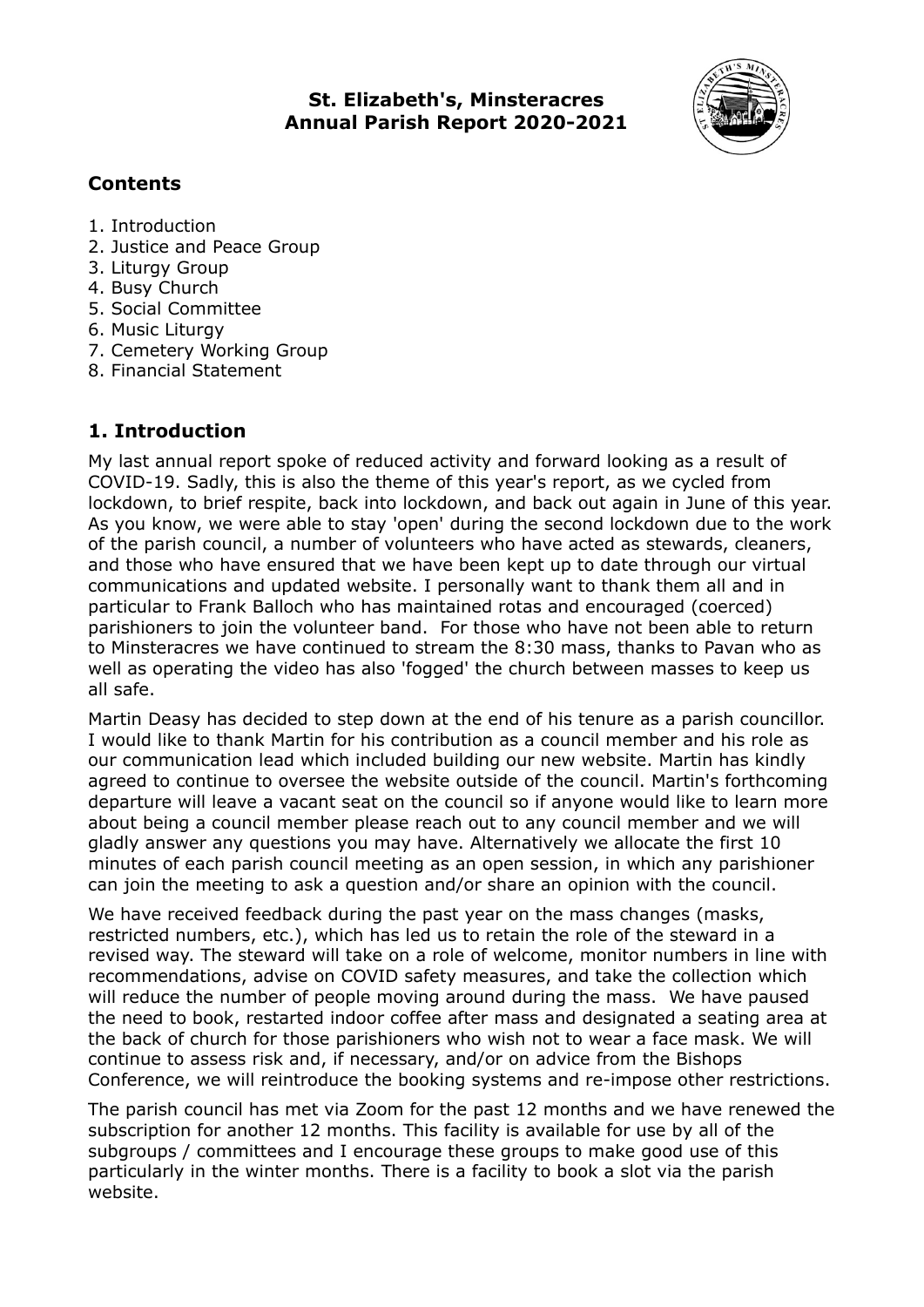We are keen to restart social activity within the parish in a safe way, to be able to meet and rebuild our community through hospitality. Our social committee is severely under-resourced. I am therefore appealing to you social butterflies in the parish. Your support does not have to extend to joining the committee itself, if that's not your thing. But we would welcome your ideas—and ideally your hands when it comes to washing up. Margo and Camille have been actively seeking support and I thank those who have stepped forward so far, but the more the merrier.

Once again thank you all for your support.

#### **Susan Collins Chair of the Parish Council**

# **2. Justice and Peace Group**

#### **Introduction**

I am very pleased to say that our small parish group (Eileen, Frank, Rosaleen, Ann, and myself) have been strengthened by Fr Jenish, who has joined our meetings this year. We hope in 2022 to be able to return to our normal range of activities:

- Fundraising for asylum seekers, CAFOD, and other causes.
- Collecting biscuits for the Diocesan Refugee Project food bags.
- Arranging coffee mornings and other events to raise awareness of local, national, and international justice and peace issues/organisations.
- Supporting our new parish initiative in raising money for three Passionist projects in India.
- Working with other parish justice and peace groups within the Heavenfield Partnership.

#### **Asylum Seekers**

The Diocesan Refugee Project has both a new project manager, Sara Harris, and a new base in St Vincent's Support Centre, New Bridge St, Newcastle (adjoining St Dominic's). Eileen has visited the new centre to deliver biscuits and has invited Sara to visit us in the New Year to update us on changes within the project which she has agreed to do. The project currently has around 320 clients of which two thirds are seeking asylum and one third have been refused asylum and now receive no support in terms of accommodation or money. The project provides food bags and clothing to both groups plus a monthly food voucher of £30 to those who are destitute. They are currently distributing 660 food bags a month and are desperate for parish food donations to resume. Thankfully they have a team of 35 volunteers but would welcome more, including drivers to deliver to clients where necessary. A new project worker to assist Sara, Azad Hasan, was recently appointed. Thanks to your continuing generosity we were able, following collections in January, to send £600 to support the project. Please continue to donate biscuits for the food bags which we will deliver. As we approach Christmas the project will also start collecting winter clothing and new or nearly new toys and gifts.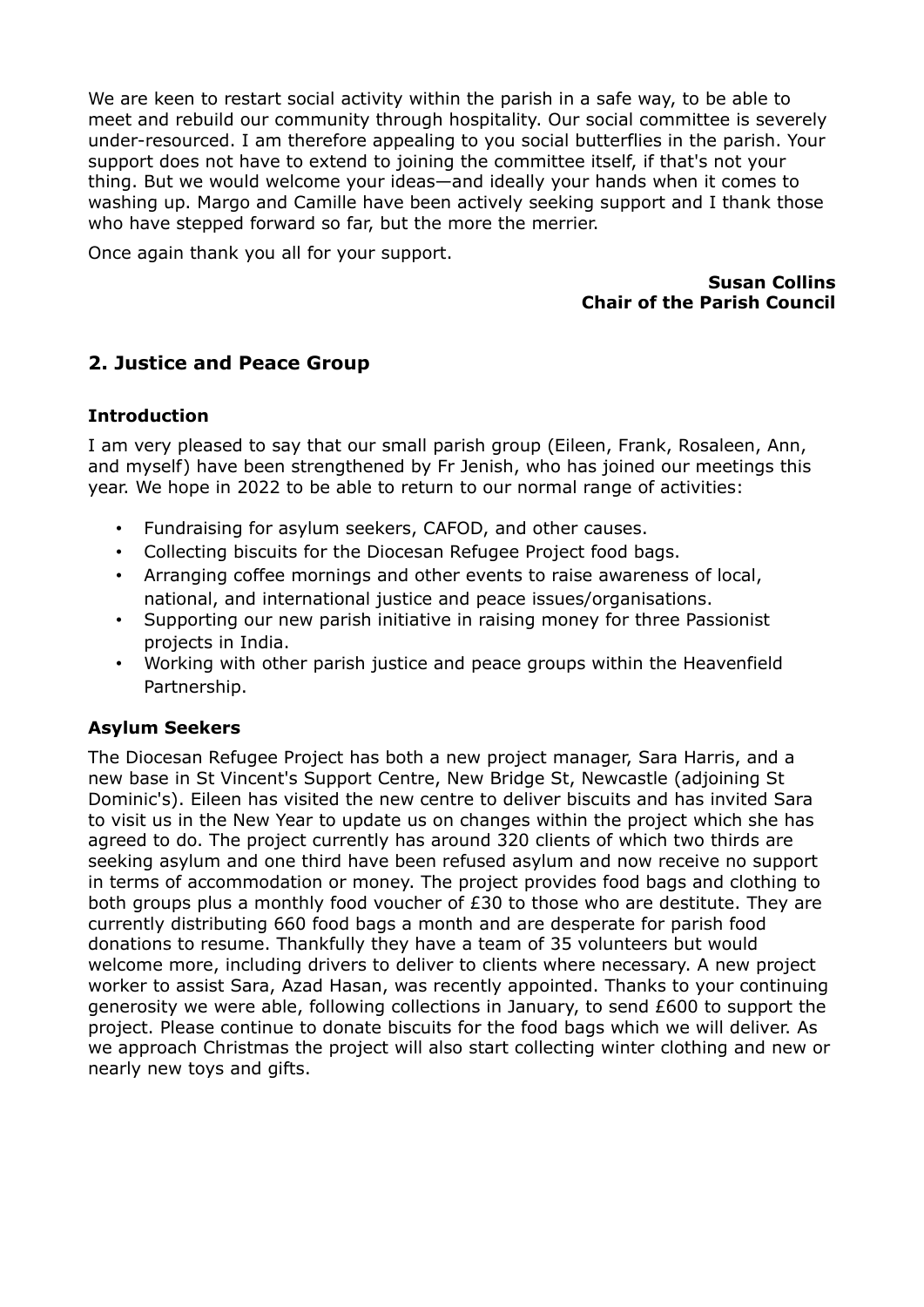## **Traidcraft**

Due to a significant decline in sales in recent years, and the amount of work involved in managing the Traidcraft account, we have decided not to restart our monthly sales of goods, apart from Christmas cards.

# **CAFOD**

With your support, and with money remaining in the Traidcraft account, we were able to send £550 to support CAFOD projects during the year.

## **Passionist Projects in India**

Following the parish Zoom meeting with Fr Jenish's colleagues in India, and our launch event in July, we have begun to collect money for three Passionist projects in India: the Cow Programme, the Brick Making Project, and Support for Educating Children from Poor Families. Already largely based on donations and 'coffee money', we have been able to send £1500 to India to support these projects. We also have a number of fundraising ideas for 2022 and beyond.

## **Events**

Although we have been unable to organise our usual parish coffee morning talks and other events this year, we intend to restart the programme in the New Year.

### **Heavenfield Partnership**

We have taken the initiative to reactivate the Heavenfield Partnership Justice and Peace Group, which had such a promising start before the pandemic. We hope this will lead to new joint initiatives in the New Year.

Thank you for your continuing support

## **Jim Darlington**

# **3. Liturgy Group**

This group, which has met rather infrequently during the last 20 months or so, comes together in more normal times to help plan and develop the celebration of the liturgy within the parish. This manifests itself in various ways from exploring ways to support faith development to organising specific liturgies.

Whilst our liturgical life has undoubtedly been impacted significantly as a result of the various restrictions we have had placed on our worship since the start of the pandemic, there are undoubtedly—as a result of the hard work and effort of a number of parishioners—things we should perhaps take the time to celebrate:

- Despite the impact of the December restrictions of 2020, which had a significant impact on attendance, our Christmas services, including the children's nativity service which preceded the early Mass seemed to be well received.
- Whilst we didn't meet in person to explore Faith development during Lent, the Zoom talks led by the clergy of the partnership proved thought provoking and were generally well attended.
- Our Holy Week and Easter services were of course restricted in terms of what we could and couldn't do (no feet washing or communal singing), but given the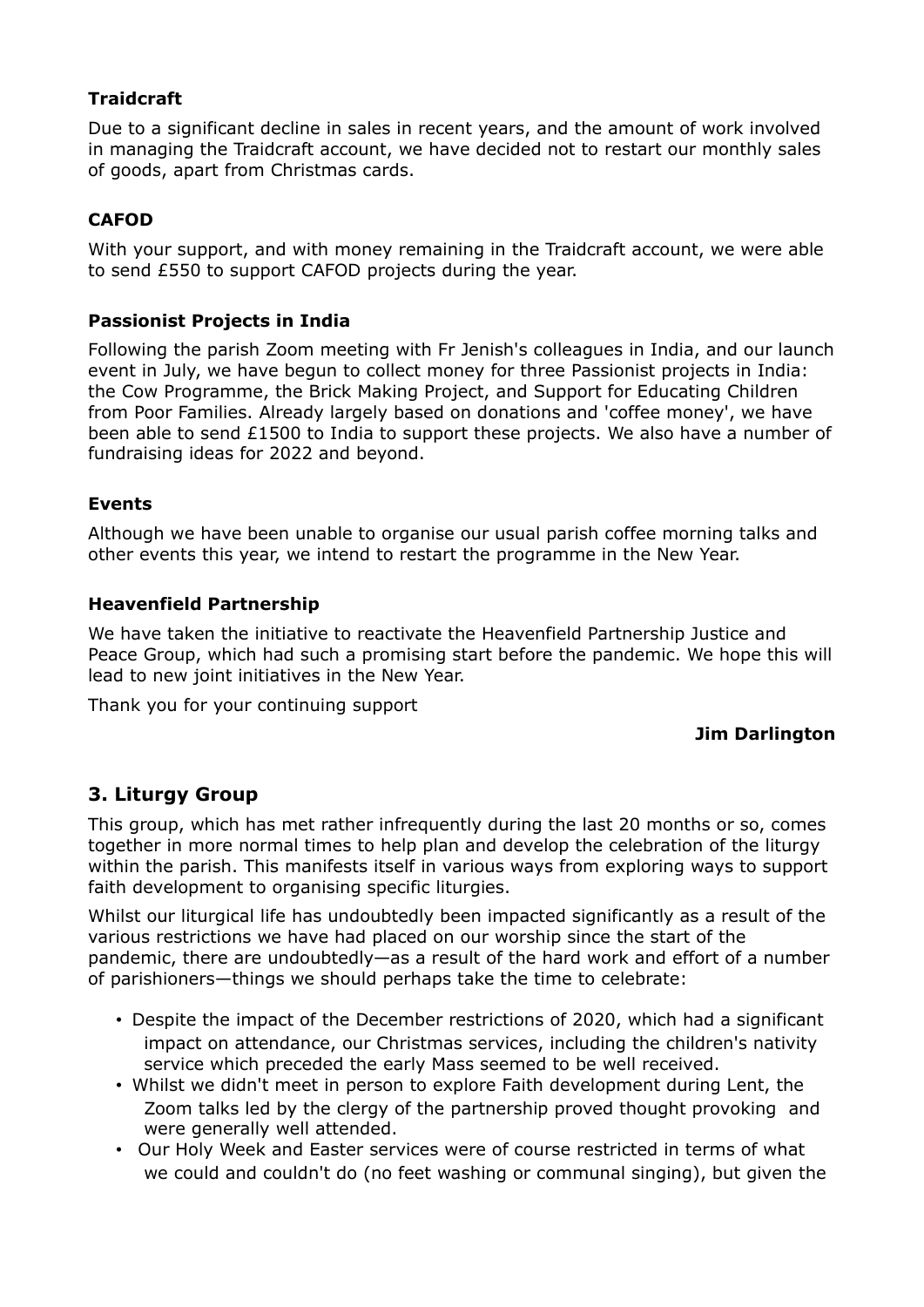circumstances we were able to celebrate all of the normal liturgies in this most important period in the Church's calendar

- Eventually we were able to celebrate the first Holy Communion masses for the children of the parish who had been preparing for this for quite some time. We also celebrated the confirmation of two parishioners, and five couples were married here this year.
- Just a couple of weeks ago we welcomed Bishop Robert who celebrated a special Mass for us to commemorate the tricentenary of the founding of the Congregation of the Passion and the 250th anniversary of the founding of the Passionist Nuns.

Many thanks to everyone who was involved in the preparation and celebration of all of these activities and liturgies. Without the help and support of so many parishioners we simply wouldn't be able to do all the things we are able to.

Looking ahead, whilst we are still living with the virus and are consequently constrained in some of our activities, some things are perhaps returning more to what we might consider normal. Over recent months the involvement of the congregation in the Mass is getting back to how things were (readers, bidding prayers etc.), and we are now gradually reintroducing congregational singing. We will also soon be starting to plan our Advent and Christmas programme, and will be giving some thought as to whether it is practical to re-introduce our Advent Posada. We are also hoping to reestablish our programme of home masses sometime in early 2022.

Our liturgical life is at the heart of our faith and our thanks once again go to all those who enrich this in whatever way, small or great. The more people engaging in nurturing and developing the parish's liturgical life, the more vibrant and grace filled the parish will be. When they resume, our Liturgy meetings are open for all to attend on a regular or ad-hoc basis, so please give it a try.

#### **Rev. David Collins Chairman and Parish Council Link**

# **4. Busy Church**

## **A Call to Mission**

On 21 September 2014 the Bishops of England and Wales invited parishes to celebrate Home Mission Sunday to encourage every mass-going Catholic to respond urgently to the call to evangelise. With most mass-going Catholics feeling the pain and sorrow caused by a large number of family members and friends not practising their faith, there is an urgency for us all to consider afresh how we might respectfully and joyfully reach out to our absent brothers and sisters in Christ. Thank you for all that you are already doing in this regard.

## **Background**

In May 2014 we started a children's liturgy group during 8.30am Mass to reach out to our very young parishioners and their families. The rationale behind Busy Church is a belief that we need to welcome and foster a sense of belonging and community within our Parish which will encourage attendance at Mass as part of the rhythm and structure of a family's week by making the children feel 'at home'. Parents with young children may feel reluctant to attend mass due to their anxiety about the incompatibility of prayer and contemplation with the desire of small children to explore and interact. Busy Church provides activities in the library appropriate to a range of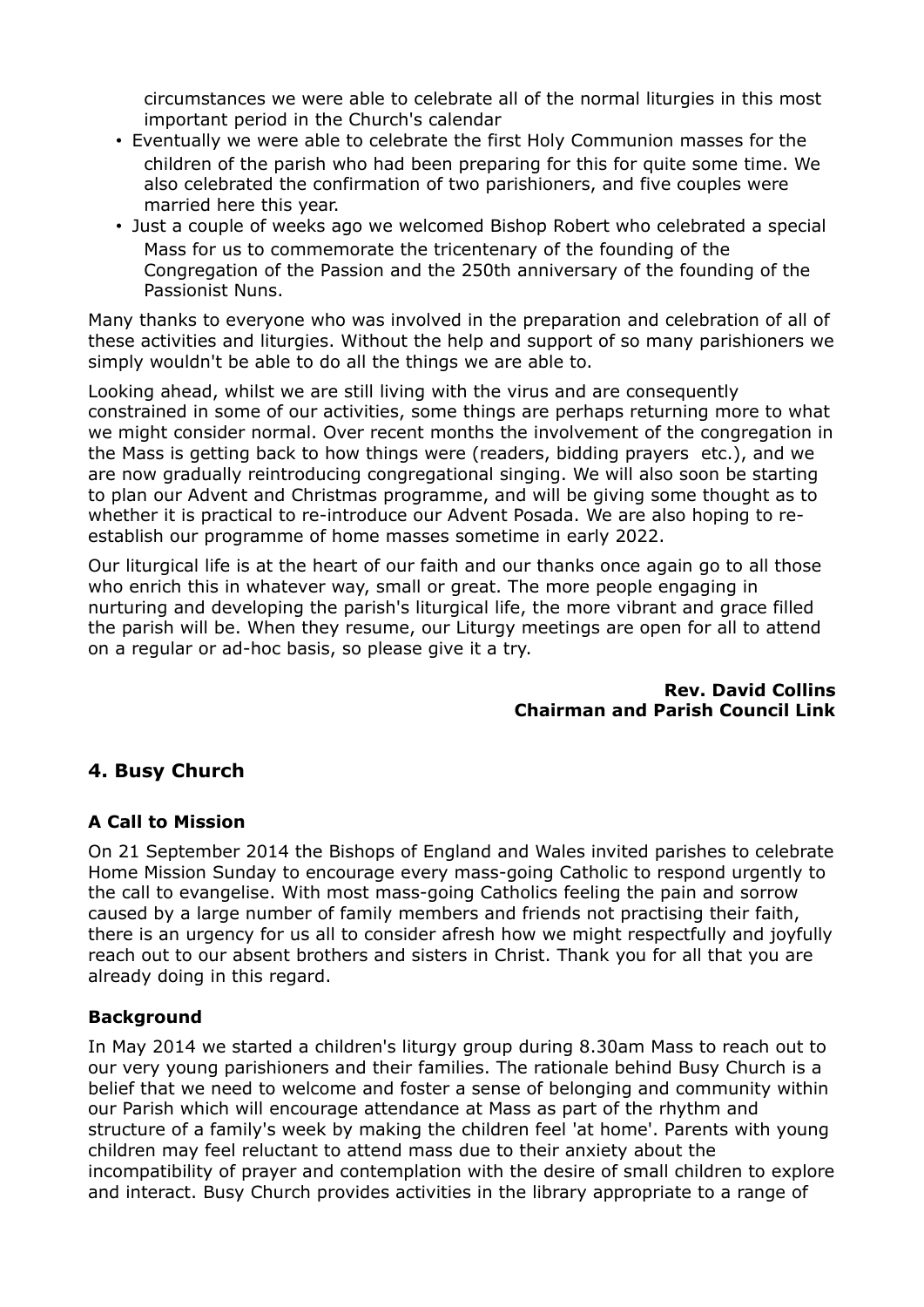age groups and linked into the Gospel and life of our Parish during this service. This allows parents to worship whilst their children hear God's message in a less formal setting. By having fun at Busy Church, we hope to make coming to Minsteracres something that the children and their families look forward to.

Busy Church is supported by some of our older children and teenagers who have been part of the group since 2014 and their ideas and enthusiasms are reflected in the things that we do. We use Busy Church as a catalyst to join all our young people together, creating an extended Catholic family where our teenagers know that their experience and talents are used and valued. Now in its sixth year our founding children are growing up into teenagers and we have new members who have become actively involved in the Parish as a result of the group.

#### **Format**

We start each session with a song or prayer but the group is very informal allowing children to join in as it fits with their worship needs. This is followed by creative play – frequently colouring in pictures that illustrate the gospel or using crafts to make cards, crowns, boxes, sheep etc. During the initial stages of these activities the gospel is read and explained in very child-focused, simple language. This is followed by a prayer. Depending on the age range attending each session, the remainder of the session may use activity books with stickers or read stories out loud for the very young children or use quizzes, word searches and cross words for older children. Our teenagers or older children also help with the younger children, reading and playing in smaller groups. We join the congregation for communion and then return to the library for a song and often cake and to tidy up.

Our older children elect to join us just for the Liturgy of the Word and to rejoin the congregation at offertory whilst some of the younger children come in after the readings. The attendance and style is very flexible and develops to respond to the needs of the children attending.

We mark each other's birthdays with presents, cake and cards and celebrate our achievements and laugh at our failures together.

## **Busy Church through the Pandemic**

Busy Church was badly affected by the pandemic, although the members of the group on Facebook were able to keep in touch and support one another remotely. We did experiment with the use of Zoom but it was not entirely successful as a format with young children.

#### **Advent/Christmas 2020**

Advent is a time of huge excitement – and busyness – in the group. We usually build a Jesse Tree and explore the Old Testament stories as well as the ideas in the O Antiphons. This is coupled with celebrations for the Feast of St Nicholas (chocolate and socks!) and the Feast of St Lucy (cinnamon buns and candles) and preparations for Christmas in singing carols.

Last year we had a Zoom Posada service with all of the families setting up their Nativity figures and sharing stories and prayers. For Christmas, we held a children's crib service with their own Christmas mass. Here the children dressed up in nativity costumes and read the Crib story from their socially distanced benches. Despite the limited number of eleven families, this was a lovely service and there is interest in repeating this again, if with rather greater numbers, this year.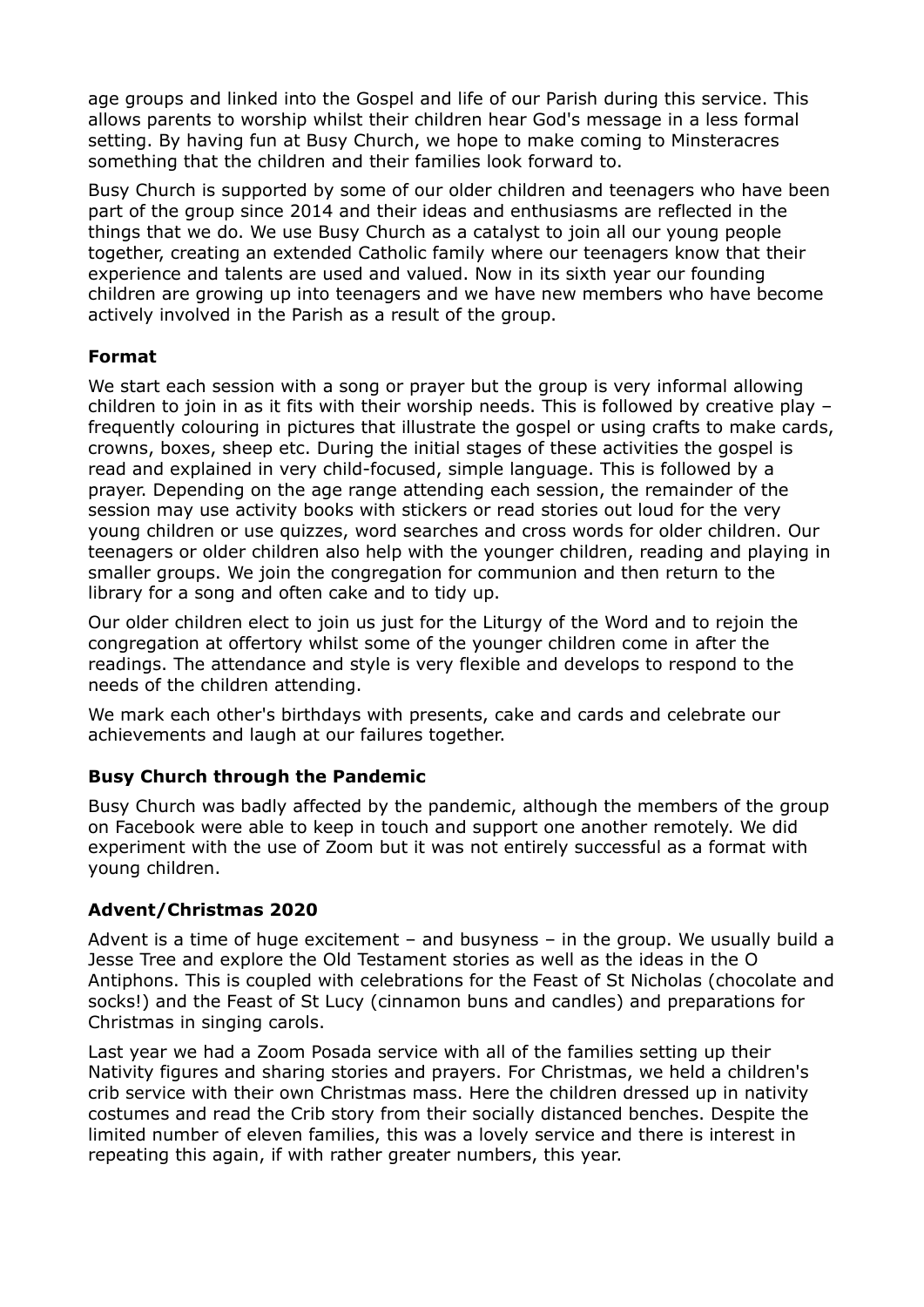#### **Lent/ Easter 2021**

We explore Lent through the idea of being kind. During Lent, resources were distributed to the Busy Church families, and we held a Holy Week Service where again the story of Holy Week was explored with the children in a child-focused service. We also held a children's Easter Sunday mass in the chapel which we followed by an Easter Egg Hunt outside and socially distanced teas.

### **The Sacramental Life of Busy Church 2020/21**

During the Easter period, and up to the celebration of the First Holy Communions of five of our children, we held monthly children's mass in the chapel – these were hugely popular and very well attended by the families and extended families.

Two of the Busy Church mums were confirmed in May 2021 by Father Jenish. Jan Loughran acted as their catechist with sessions on Zoom and in person as the restrictions allowed. A Penitential Service with Confession was facilitated by Father Jenish and Jan in the week before the confirmation and the confirmation service was held the Friday before Pentecost, with the choir providing musical support.

The First Holy Communion preparation was completed by the Heavenfield Partnership just before the pandemic struck in 2020 but the children were unable to make their communions as planned. The celebration was rearranged for July 2021 and Jan acted as our catechist with three preparation sessions and leading a Penitential Service around the idea of how we should show God's Love in the world. The children were then able to make a second confession. The ideas that we explored were summarised by the children in preparing a newspaper front page called The Good News. Sadly the Holy Communion celebrations were still affected by the social restrictions, but a lovely service with the Parish was followed by a family celebration with the children in the Ballroom.

## **The Future of Busy Church**

Busy Church marks the rhythms of the Church year and the seasons, and aims to welcome all children in the Parish and to create a feeling of belonging. Reinstating what we had before the Pandemic is a little difficult as the children have grown up by two years, and life has moved on for many of the families.

I intend to resume Busy Church after half term with the November celebrations of All Saints and All Souls by exploring lives of the Saints and how we could be like them – what our special USP might be! We will commemorate the Armistice with Poppy pictures and Peace Prayers. We will celebrate the Feast of St Elizabeth with a rose wreath, cake and prayers and will celebrate Christ the King as birthdays of the church, making crowns and doves and eating. We will then move into the usual preparations for Advent with the Jesse Tree and celebrating the Feasts of St Nicolas and St Lucy.

I am planning an advent service on the afternoon of Sunday 28th November from which we will launch the Posada around the Parish. This advent service will also include a Christmas film show and celebration tea.

For Christmas, I am writing another Crib Service for the children to read with me, supported by some carol singing and bringing the nativity figures to the Crib. I am hoping that this will be at 3.30pm on Christmas Eve and be followed by a childfocused mass. This time seems to suit most of the Busy Church families

There is some indication that attendance from the families whose children have now made their communions may cease but we have four children who will be due to make their Communions in the 2023 and we have some new arrivals into the Parish so, once the pandemic lifts, we may once again have nine children in routine attendance.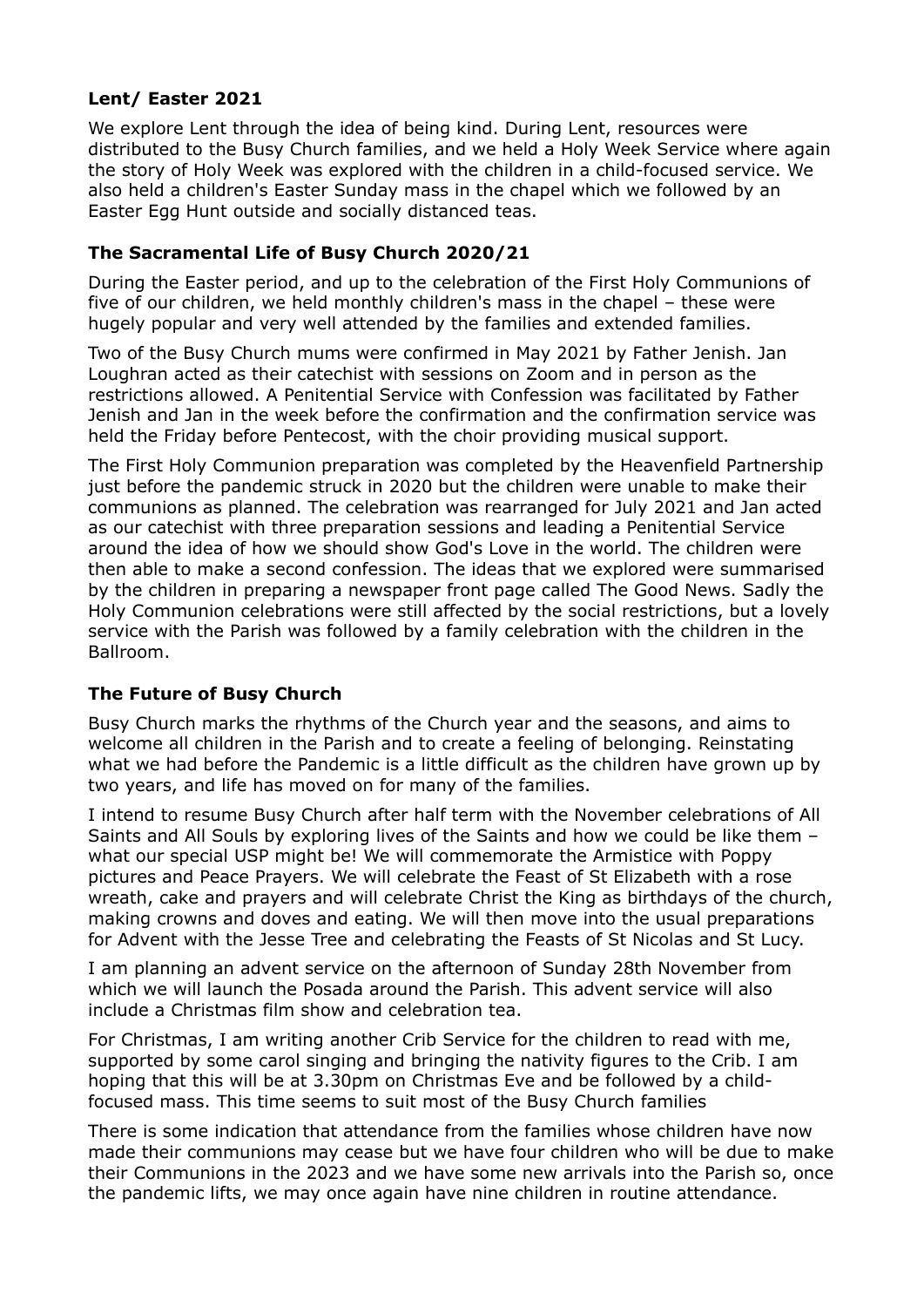There has been some discussion with the Busy Church mums around the possibility of moving the time of Busy Church to Saturday evening with a children's mass afterwards as that would enable some of them to attend much more easily. I am also happy to develop a monthly more formal catholic education session which could focus on pre- and post-first holy communion level discussions with some activities for the very young children at these. However, this would require a commitment for attendance before I would be prepared to devote the time to developing and delivering the sessions. I will continue with the plans up until Christmas and review the provision to best support the families

#### **Support for Busy Church**

Busy Church is not funded by the Parish. The financing has been through Jan Loughran supplemented by donations from parents and greatly boosted by the collection from the Christmas Carol Service. As the significant costs are gifts, cakes, cards and craft items purchased in the course of the normal weekly shop they have been absorbed into the normal Loughran household expenses – these have been much lower during the pandemic and were limited to Christmas gifts and the costs of the Holy Communion celebrations.

The Busy Church sessions are all led by Jan Loughran. I hope that Busy Church will evolve to reach more families in our area and that other members of the Parish might be minded to become involved in sessions.

### **Jan Loughran**

## **5. Social Committee**

The Social Committee has had its work cut out during a whole year of pandemic restrictions. Members worked hard to keep in touch with each other in the first place, and also to maintain telephone contact with parishioners whenever possible.

Once a Zoom link was available it became possible for parishioners to meet virtually over a glass of wine during a series of quizzes, starting in November 2020 and continuing through 2021, including St Valentine's and St Patrick's Day themed quizzes. Many thanks to Jim Darlington who shaped and hosted so many of these and to Alan Hodgson who stepped in when we thought Jim had had enough.

A Christmas Raffle was organised in December 2020 and raised £425 for the parish. All tickets were bought over the phone where Tina kept a running total and added named tickets to the mixer. No mean feat and we can't thank her enough for enduring this miserable task! Many thanks to Pavan too for beautiful decoration of the hamper for display throughout December.

The Zoom link also made it possible for us to facilitate a superb Flower arranging demonstration just before Easter of 2021.

Several committee members have had to withdraw from the group because of substantial personal health and family care needs and it is clear that a new group will have to be formed as soon as possible. Margo and Camille (the only standing members) are grateful that we have three volunteers so far, but we will need to give them time to decide whether they can commit to serve. All will be helping in SOCO events in the near future, so we have been able to plan these:

- 1. SOCO has initiated a Christmas Draw fund raiser as a first step as this needed urgent action.
- 2. Parish Christmas lunch on Wednesday 15th December 2021
- 3. Burns Night on Friday 21st January 2022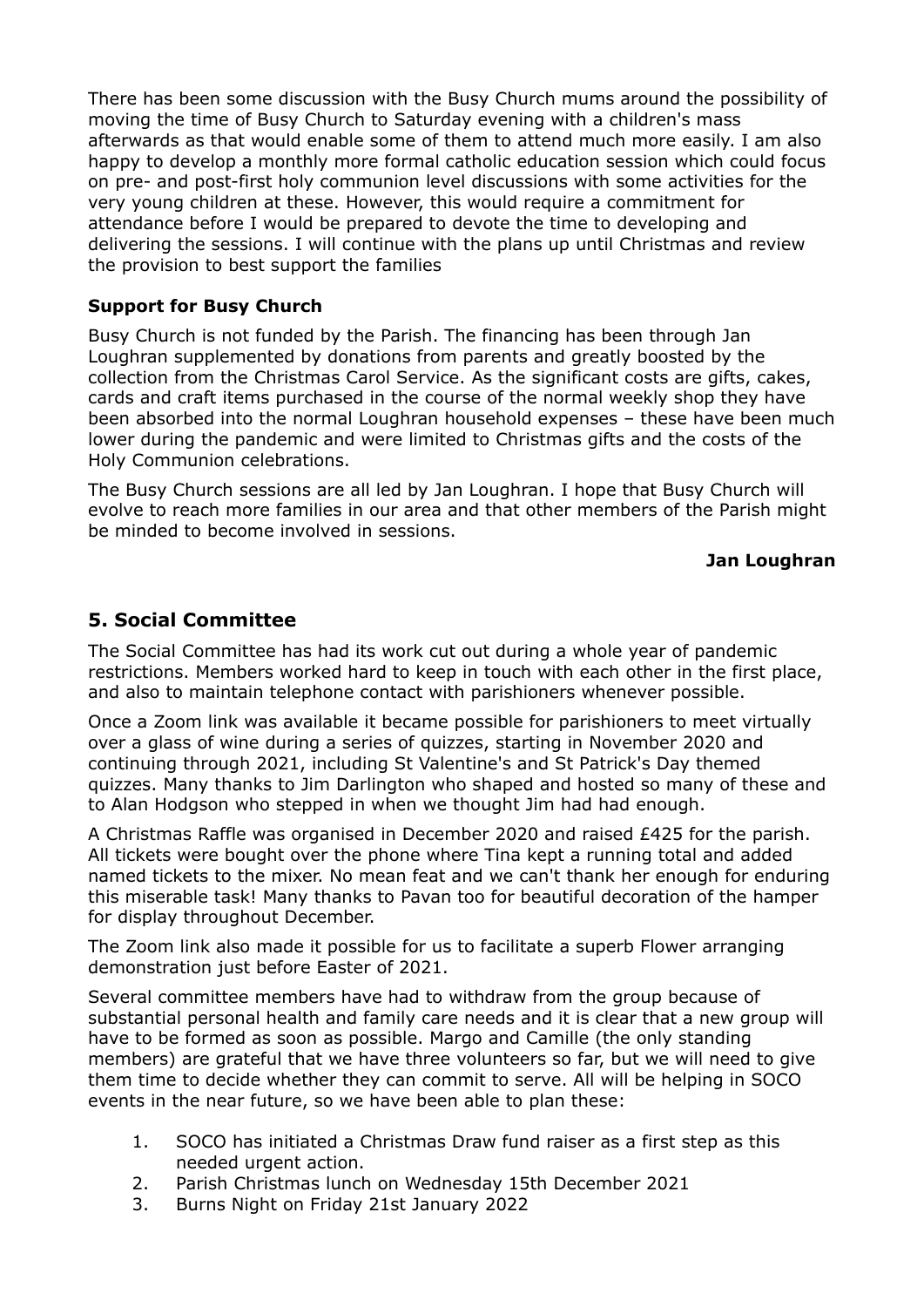- 4. Music event in Spring 2022
- 5. Book and Bag Clearing event in April 2022.
- 6. Summer Fair on Saturday 9th July 2022

Offers of help and material supplies for the Christmas Draw would be happily received.

N.B. The Minsteracres Film Club has been launched with SOCO support but is primarily run by Pavan Martin. It's been fun—and, importantly, very safely organised with hand cleansing, masks and distancing. However, given the alarming escalation in COVID infections across the country and rising death tolls, we have decided to suspend operations for a month. We plan to resume (depending on infection data) on November 28th with a children's Christmas film.

# **6. Music Liturgy**

As can be imagined. It has proved extremely challenging to keep music alive at Minsteracres over the last 18 months. An early decision was taken to assemble those singers with the least vulnerability, and we managed to recruit four singers at first, and subsequently two more in the latter half of 2021.

We have had to invest in, and learn, an entirely new repertoire for treble three-part chorus. A significant challenge was the need for distancing in the choir loft, where we continue to have to compete with the paraphernalia and manning of equipment for live streaming. We have used the ballroom to allow rehearsing with substantial distancing. It has been complex and clearly not ideal as no singer can be supported by a neighbour which is the norm in any choral group. We have also had to sing behind visors until all doubly vaccinated.

This group has now provided choral music at Christmas, Easter, Confirmations, First Communions, Memorial and Funeral events, as well as Masses celebrating the Passionist Tricentennial and the Church of St Elizabeth re-dedication.

Until the streaming equipment is sufficiently updated (or moved entirely) to free up appropriate space we remain seriously constrained in numbers.

At the 10.30 Mass, Louise Griffin, a new parishioner, has provided harp music from time to time, and music relevant to each Sunday's readings has been played on the organ to keep the parish in touch with familiar and less familiar hymns.

Given the current escalating infection rate the return of congregational singing in the near future seems unlikely. We hope we can restore hymns and Mass parts very quickly when it is deemed safe. Feedback from parishioners suggests this can't come too soon.

## **Camille Mazarelo (Music Director) & Jan Loughran (Conductor)**

# **7. Cemetery Working Group**

The working group under the guidance of Fr Jenish has resumed meeting this year and still consists of Monica Rutherford, James Harris and Maureen Parker.

The general upkeep and maintenance of the cemetery is now managed within the general management of the estate. It has been recognised that there is no longer the capacity to rely on parish volunteers to consistently manage the work required. In the past some groups involved in the Outreach Programme have undertaken heavy manual work generally on the estate and in the cemetery. This may be possible again next year.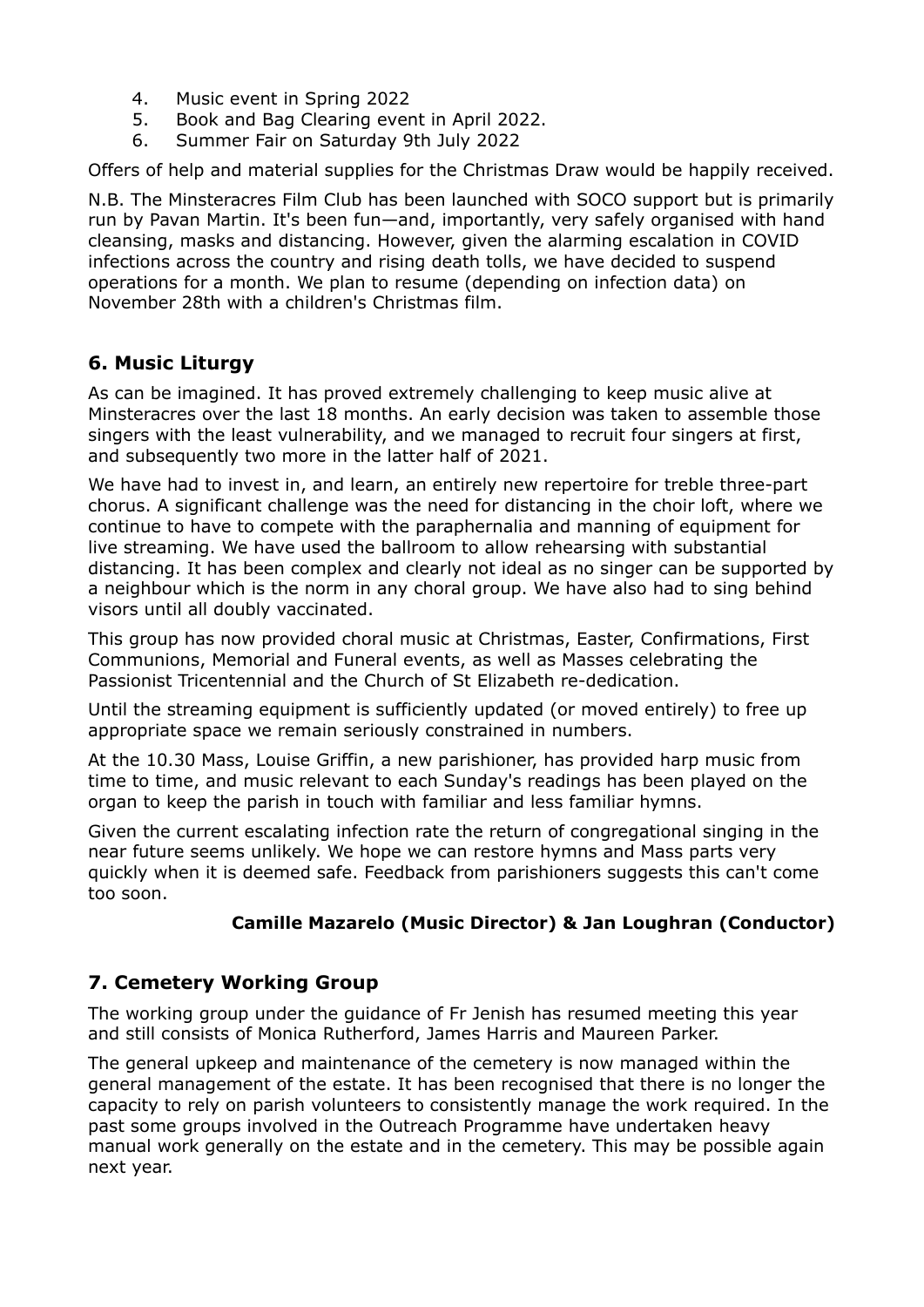### **Finance**

This group has recently met to discuss the current concerns regarding the cemetery. From January 2022 the fees will be increased as agreed last year:Burials will now be increased from £550 to £600Interment of ashes will be increased from £100 to £150. These fees remain at the discretion of Fr Jenish/the Passionists, as does the decision whether to consent to burial/interment within the cemetery.

At this time if there are any surplus funds after expenses at the funerals, those gointo the general fund for the upkeep of the estate, which has undertaken the ongoing responsibility of the care of the cemetery.

#### **Record Keeping**

Monica continues to gather and collate information to provide a record relating to interments within the cemetery. Work is still in progress to map and number the plots where ashes are interred. The records at this time only show numbered plots for burials. The best use of available space has to be considered.

The paper records are kept securely in the parish resource room, and a digital record is also kept.

Concern has been expressed that the stations of the Cross within the cemetery are now beginning to deteriorate. A quote has been obtained for replacement obelisks, but at this time their replacement is not feasible due to more urgent demands on resources.

The group will continue to meet in the new year when hopefully it will be possible to continue to ensure the cemetery continues to be the special place of dignity for those at rest and their loved ones.

# **8. Financial Statement**

St Elizabeth, Minsteracres, Financial Statement, Year to 31st MARCH 2021

#### **Income**

Gift Aid showed a small increase to £22,259 from £20,965. However, the COVID virus had a devastating impact on all other income which was radically down, most importantly Sunday cash and fund raising through the Social Committee. The donation of £2286 is cash collected for Villa el Salvador which could not be transferred to them following their demise; £1200 was transferred to the Retreat Centre. The Diocese received £6066 Gift Aid relief from HMRC which is retained by the Diocese on behalf of St Elizabeth's.

#### **Costs**

The major cost in the year was the replacement of the balustrade in the choir at a cost of £7942. Clock repairs cost £1674.

The Parish contributed £3500 towards the cost of the new cattle grids and associated resurfacing. The Parish received £3500 from the Diocesan deposit to cover this donation.

Other costs included the £1200 donated to the Retreat Centre (from Villa el Salvador receipt) and £820 passed on for Fr Jeroen's parting gift (see other income in Income analysis).